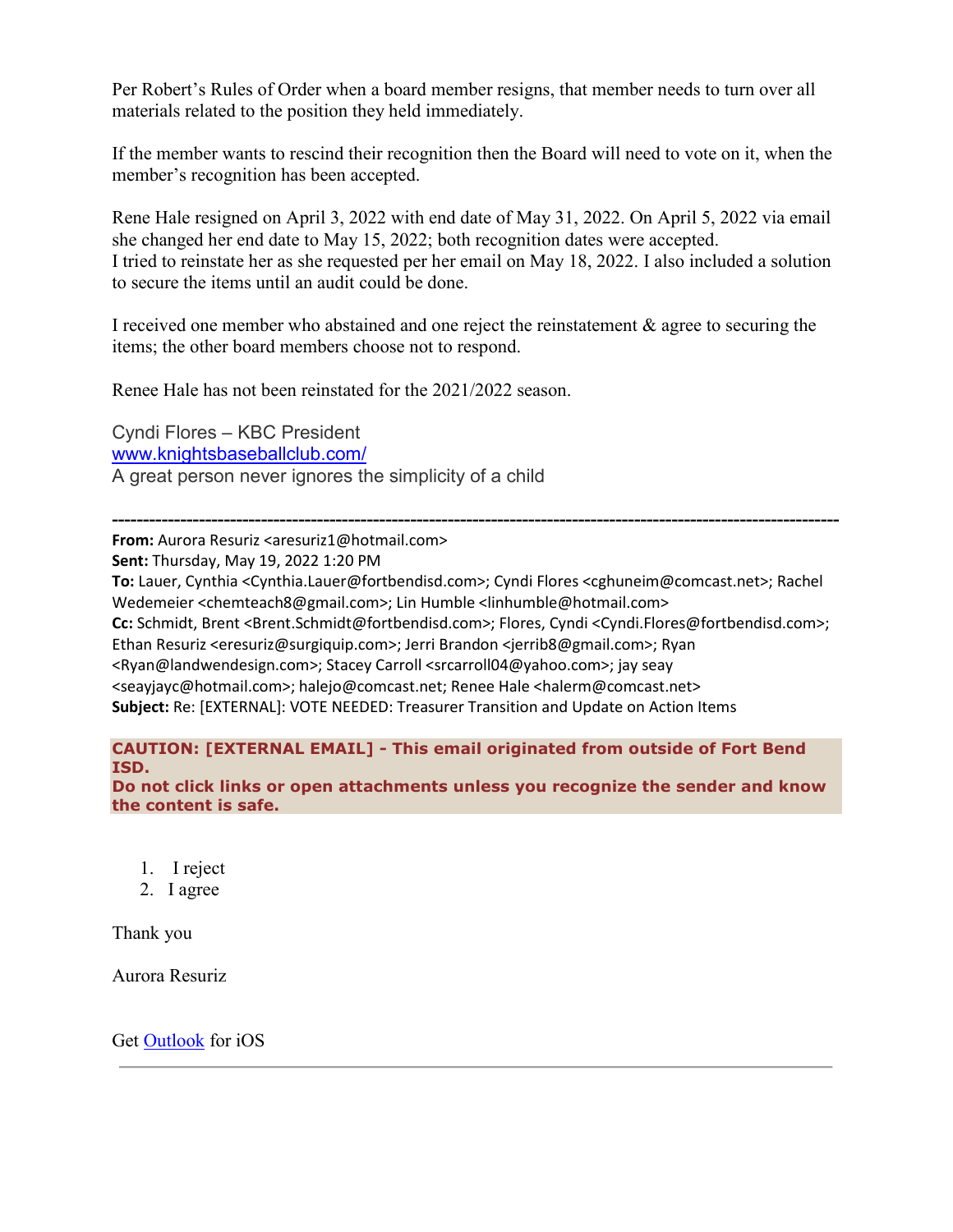**From:** Lauer, Cynthia [<Cynthia.Lauer@fortbendisd.com>](mailto:Cynthia.Lauer@fortbendisd.com) **Sent:** Thursday, May 19, 2022 12:14:43 PM **To:** Cyndi Flores [<cghuneim@comcast.net>](mailto:cghuneim@comcast.net); Rachel Wedemeier [<chemteach8@gmail.com>](mailto:chemteach8@gmail.com); Lin Humble [<linhumble@hotmail.com>](mailto:linhumble@hotmail.com) **Cc:** Aurora Resuriz [<aresuriz1@hotmail.com>](mailto:aresuriz1@hotmail.com); Schmidt, Brent [<Brent.Schmidt@fortbendisd.com>](mailto:Brent.Schmidt@fortbendisd.com); Flores, Cyndi [<Cyndi.Flores@fortbendisd.com>](mailto:Cyndi.Flores@fortbendisd.com); Ethan Resuriz [<eresuriz@surgiquip.com>](mailto:eresuriz@surgiquip.com); Jerri Brandon [<jerrib8@gmail.com>](mailto:jerrib8@gmail.com); Ryan [<Ryan@landwendesign.com>](mailto:Ryan@landwendesign.com); Stacey Carroll [<srcarroll04@yahoo.com>](mailto:srcarroll04@yahoo.com); jay seay [<seayjayc@hotmail.com>](mailto:seayjayc@hotmail.com)[; halejo@comcast.net](mailto:halejo@comcast.net) [<halejo@comcast.net>](mailto:halejo@comcast.net); Renee Hale [<halerm@comcast.net>](mailto:halerm@comcast.net)

**Subject:** RE: [EXTERNAL]: VOTE NEEDED: Treasurer Transition and Update on Action Items

I choose to abstain.

# *Cynthia Lauer*

**5th Grade GT ASE Champion of Gifted Services NEHS Adviser Room 804 281.634.2735**





**Notice of Confidentiality: This electronic communication contains confidential student record information intended solely for school business by the individual to whom it is addressed. Any disclosure (verbal or print), copying, distribution, or use of this information by an unauthorized person is prohibited, and may violate FBISD Board Policy (Legal) and the Family Education Rights and Privacy Act (FERPA). Should you receive this electronic communication in error, please notify the sender immediately at 281-634-41 . Thereafter, please delete this message.**

**It is the policy of this school district not to discriminate on the basis of gender, race, handicap, color, or national origin in its educational and vocational programs, activities, or employment as required by title IX, Section 504, and title VI.**

**---------------------------------------------------------------------------------------------------------------------**

**From:** Cyndi Flores [<cghuneim@comcast.net>](mailto:cghuneim@comcast.net)

**Sent:** Thursday, May 19, 2022 12:09 PM

**To:** Rachel Wedemeier [<chemteach8@gmail.com>](mailto:chemteach8@gmail.com); Lin Humble [<linhumble@hotmail.com>](mailto:linhumble@hotmail.com) **Cc:** Aurora Resuriz [<aresuriz1@hotmail.com>](mailto:aresuriz1@hotmail.com); Schmidt, Brent [<Brent.Schmidt@fortbendisd.com>](mailto:Brent.Schmidt@fortbendisd.com); Flores, Cyndi [<Cyndi.Flores@fortbendisd.com>](mailto:Cyndi.Flores@fortbendisd.com); Ethan Resuriz [<eresuriz@surgiquip.com>](mailto:eresuriz@surgiquip.com); Jerri Brandon [<jerrib8@gmail.com>](mailto:jerrib8@gmail.com); Lauer, Cynthia [<Cynthia.Lauer@fortbendisd.com>](mailto:Cynthia.Lauer@fortbendisd.com); Ryan [<Ryan@landwendesign.com>](mailto:Ryan@landwendesign.com); Stacey Carroll [<srcarroll04@yahoo.com>](mailto:srcarroll04@yahoo.com); jay seay [<seayjayc@hotmail.com>](mailto:seayjayc@hotmail.com); [halejo@comcast.net;](mailto:halejo@comcast.net) Renee Hale [<halerm@comcast.net>](mailto:halerm@comcast.net) **Subject:** [EXTERNAL]: VOTE NEEDED: Treasurer Transition and Update on Action Items

**CAUTION: [EXTERNAL EMAIL] - This email originated from outside of Fort Bend ISD.**

**Do not click links or open attachments unless you recognize the sender and know the content is safe.**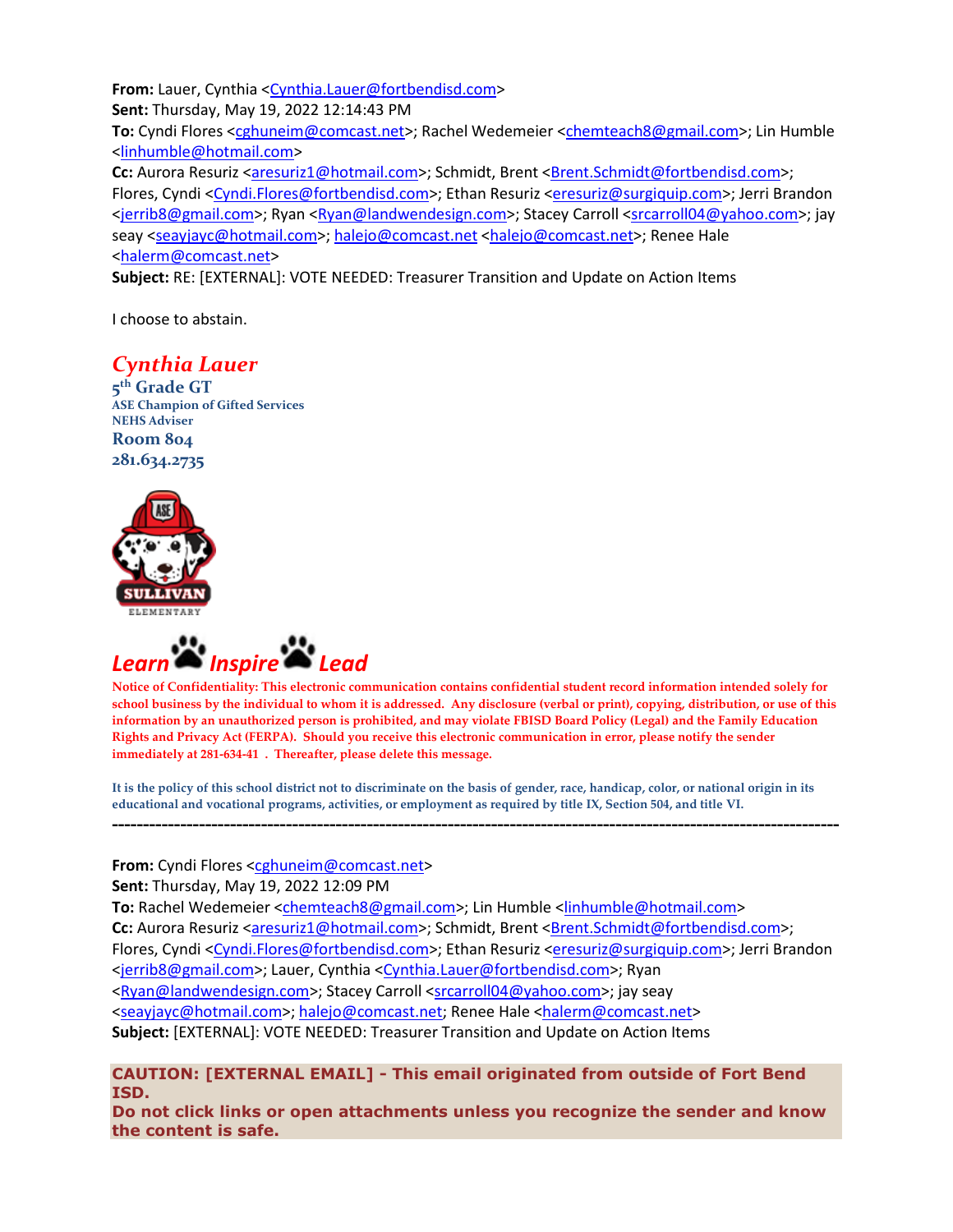Hello, KBC Board

Per Rene's email below she is stating that she would like to rescind her resignation and finish her term as the KBC Treasurer for 2021/2022.

This needs to be voted on since her resignation has been accepted.

Recognition timeline:

During the April 3, meeting Renee tendered resignation as of end-of-season (Close out books May 31.)

\*This was accepted.

On April 5, 2022 after reflecting on the April 3rd meeting Renee sent an email to the KBC Directors outlining the Treasurer Transition and stated:

"I will conclude my duties as Treasurer as of May 15th. This date should allow for the closure of the concession stand and the settlement of any outstanding deposits/expenses."

\*This was accepted.

On May 19th Renee sent out an email rescinding her resignation:

1. *I am willing to stay and finish the fiscal year so that only one audit will be needed* To answer the concern of the May 15th deadline; this was established from the April 5th email Renee sent to the KBC Board. In the email she stated that she will be resigning effective May 15th. She resigned meaning she is no longer interested in continuing her duties as treasurer for the KBC. Anytime a person resigns from a paid/volunteer position they are expected to turn over any and everything that belongs to that company or organization, the day they leave. - Her 1 yr. term as treasurer did not end; she resigned from it so it created the urgency to turn things over.

If it is determined that Renee will not finish out the the fiscal year, all the KBC's accounting documents and materials will be turned over as soon as possible. Renee Hale will place them in a sealed/locked container in the presence of one or both of the KBC's Vice President's, Rachel Wedemeier or Lin Humble and it will then be turned over to one of them, until the first audit can be done.

## **\*\*\*We need to vote on 2 things:**

1. Vote if you Accept or Reject, Renee Hale's, request to rescind the resignation she gave on April 5th as the KBC's Treasurer for 2021/2022

2. Vote if you Agree or Disagree - If it is determined that Renee Hale will not finish out the the fiscal year. Then all KBC's accounting documents and materials will be turned over as soon as possible. Renee Hale will place them in a sealed/locked container in the presence of one or both of the KBC's Vice President's Rachel Wedemeier or Lin Humble and it will then be turned over to one of them, until the first audit can be done.

Thank you,

Cyndi Flores – KBC President [www.knightsbaseballclub.com/](http://www.knightsbaseballclub.com/) A great person never ignores the simplicity of a child **---------------------------------------------------------------------------------------------------------------------**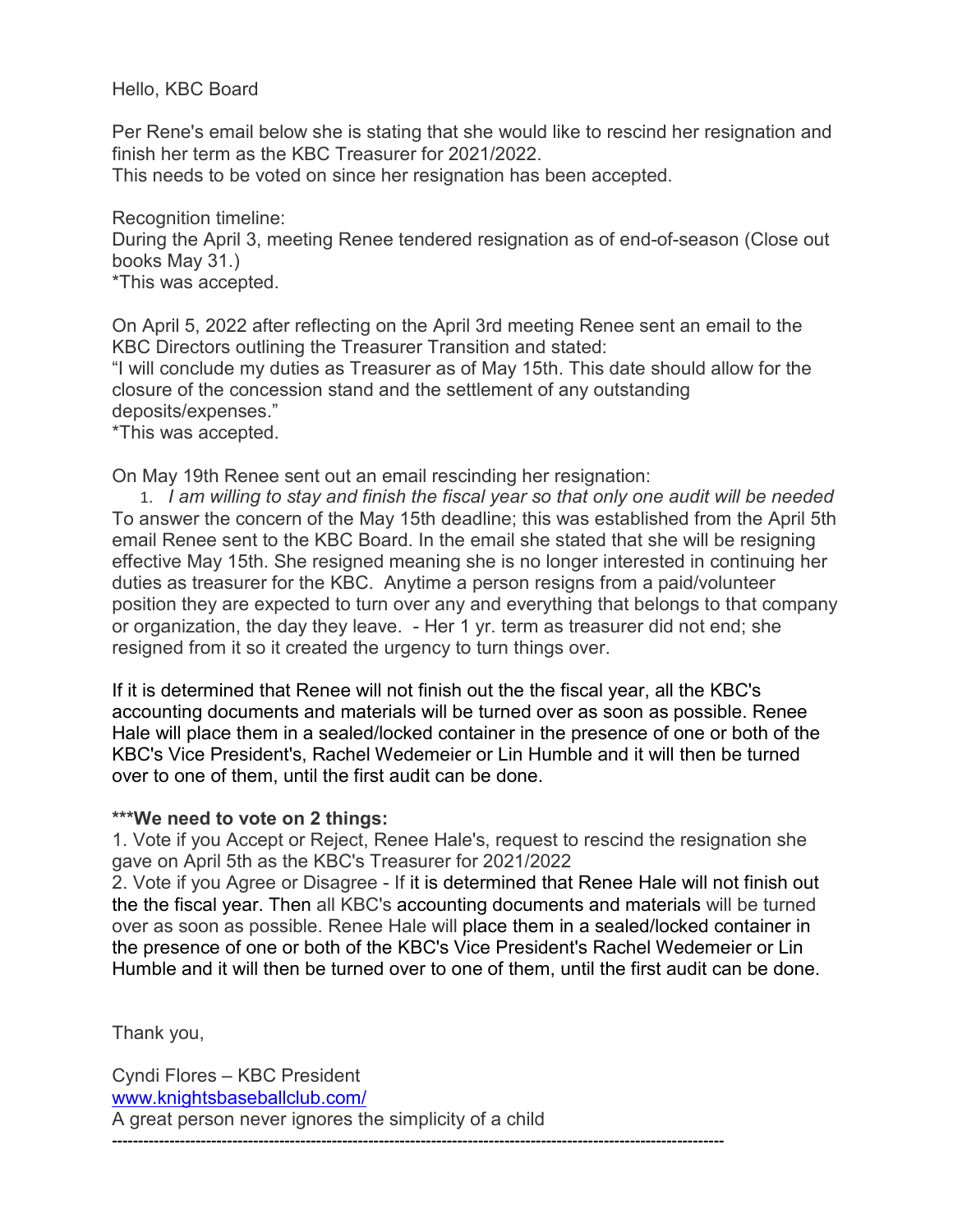On 05/18/2022 7:49 PM Renee Hale [<halerm@comcast.net>](mailto:halerm@comcast.net) wrote:

To all  $-$ 

I am reposting my response from earlier as it seems to have been disregarded.

------------------------------------------------

*I am at work right now, but I want to quickly address a few things.*

- 1. *It is true that I when I chose the May 15thdate, I believed that all of the board's business would be concluded (including concessions and the tax return).*
- 2. *I am willing to stay and finish the fiscal year so that only one audit will be needed*
- 3. *I will NOT turn over any supporting documentation until the audit has been completed (for which I am responsible for coordinating and making any correcting accounting entries, if needed). This is for my protection to ensure that I can fully address any questions that arise during the audit.*

*If it is determined that I will not finish out the accounting for the fiscal year, then I am more than happy to provide Rachel the checkbook. She already has her own debit card and is able to make purchases right now.*

Last year it took 3 months to get the accounting transitioned to me...while I don't need nor want a *lengthy transition, I think a little grace is in order. As long as the business of KBC (i.e. purchases and reimbursements) can be made then there is not an urgent need to the other items.*

-----------------------------------------------

That being said…Cyndi – let me speak plainly. I have attempted over the many months to work with you professionally and maintain a level of decorum. When it was clear that you could not do the same, I submitted my resignation. I do not work for you or report to you because you hold the title of "president." My fiduciary duty to KBC is to follow Federal tax laws, FBISD rules/regulations, and accounting best practices. I have done that and will continue to do so even when challenged at every turn. You are creating an artificial deadline/urgency that has no validity.

Earlier today I offered to complete this fiscal year in the interest of KBC's needs which would limit the number of audits. It is clear you don't desire what makes technical or logical or rational sense. (And yes, Rachel, I'm happy to rescind my resignation if it makes this issue go away and these incessant e-mails stop).

There will be an audit conducted of the financials per guidelines. I will facilitate and be accountable for that action as I indicated previously and again today. As I have held the fiduciary responsibility and signed the KBC's 2021 Federal Tax Form-990, I will NOT release any documentation until the audit is completed. I will work with the audit team which is comprised of Stacy Pavlik, Stacy Carroll, and Jerri Brandon. When it works out for the logistics of the audit to take place, it will happen. As you were part of the audit team last year, Cyndi, I know you understand the logistics of putting it together.

### **If you have a specific concern that is driving this artificial deadline, please list that concern directly. Otherwise – I need these e-mails to cease.**

Rachel – please reach out to me directly to pick up the checkbook.

Regards, Renee Hale, Certified Fraud Examiner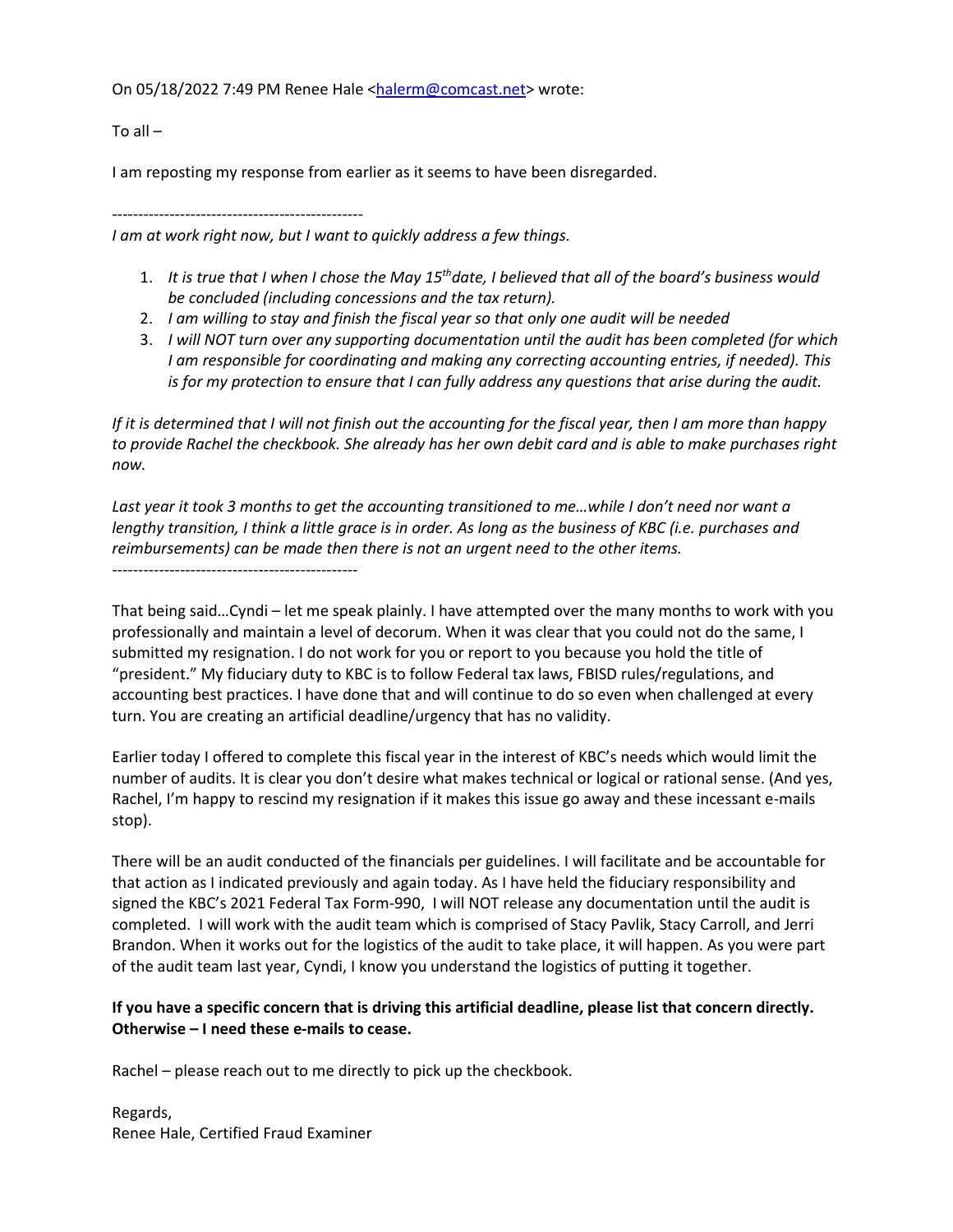**From:** Cyndi Flores [<cghuneim@comcast.net>](mailto:cghuneim@comcast.net)

**Date:** Wednesday, May 18, 2022 at 5:07 PM

**To:** [<halejo@comcast.net>](mailto:halejo@comcast.net), Rachel Wedemeier [<chemteach8@gmail.com>](mailto:chemteach8@gmail.com) Cc: Aurora Resuriz [<aresuriz1@hotmail.com>](mailto:aresuriz1@hotmail.com), [<Brent.Schmidt@fortbendisd.com>](mailto:Brent.Schmidt@fortbendisd.com), Cyndi [<Cyndi.flores@fortbendisd.com>](mailto:Cyndi.flores@fortbendisd.com), Ethan Resuriz [<eresuriz@surgiquip.com>](mailto:eresuriz@surgiquip.com), Jerri Brandon [<jerrib8@gmail.com>](mailto:jerrib8@gmail.com), "Lauer, Cynthia" [<Cynthia.Lauer@fortbendisd.com>](mailto:Cynthia.Lauer@fortbendisd.com), Lin Humble [<linhumble@hotmail.com>](mailto:linhumble@hotmail.com), Renee Hale [<halerm@comcast.net>](mailto:halerm@comcast.net), Ryan [<Ryan@landwendesign.com>](mailto:Ryan@landwendesign.com), Stacey Carroll [<srcarroll04@yahoo.com>](mailto:srcarroll04@yahoo.com), jay seay [<seayjayc@hotmail.com>](mailto:seayjayc@hotmail.com)

**---------------------------------------------------------------------------------------------------------------------**

**Subject:** RE: UPDATE: Treasurer Transition and Update on Action Items

All KBC financial items need to be turned over as soon as possible so that we can audit them.... Please and Thank you

**---------------------------------------------------------------------------------------------------------------------**

On 05/18/2022 3:28 PM [halejo@comcast.net](mailto:halejo@comcast.net) wrote:

I'm not sure we need to get that formal. I think we can just move her resignation date out to coincide with the election next week – from May 15 to May 25. Then, an orderly turnover with the new person(if there is one) would occur through the audit and then its done.

**---------------------------------------------------------------------------------------------------------------------**

**From:** Rachel Wedemeier [<chemteach8@gmail.com>](mailto:chemteach8@gmail.com)

**Sent:** Wednesday, May 18, 2022 3:25 PM

**To:** [halejo@comcast.net](mailto:halejo@comcast.net)

**Cc:** Aurora Resuriz [<aresuriz1@hotmail.com>](mailto:aresuriz1@hotmail.com)[; Brent.Schmidt@fortbendisd.com;](mailto:Brent.Schmidt@fortbendisd.com) Cyndi

[<Cyndi.flores@fortbendisd.com>](mailto:Cyndi.flores@fortbendisd.com); Cyndi Flores [<cghuneim@comcast.net>](mailto:cghuneim@comcast.net); Ethan Resuriz

[<eresuriz@surgiquip.com>](mailto:eresuriz@surgiquip.com); Jerri Brandon [<jerrib8@gmail.com>](mailto:jerrib8@gmail.com); Lauer, Cynthia

[<Cynthia.Lauer@fortbendisd.com>](mailto:Cynthia.Lauer@fortbendisd.com); Lin Humble [<linhumble@hotmail.com>](mailto:linhumble@hotmail.com); Renee Hale

[<halerm@comcast.net>](mailto:halerm@comcast.net); Ryan [<Ryan@landwendesign.com>](mailto:Ryan@landwendesign.com); Stacey Carroll [<srcarroll04@yahoo.com>](mailto:srcarroll04@yahoo.com); jay seay [<seayjayc@hotmail.com>](mailto:seayjayc@hotmail.com)

**---------------------------------------------------------------------------------------------------------------------**

**Subject:** Re: UPDATE: Treasurer Transition and Update on Action Items

She would need to rescind her resignation, correct?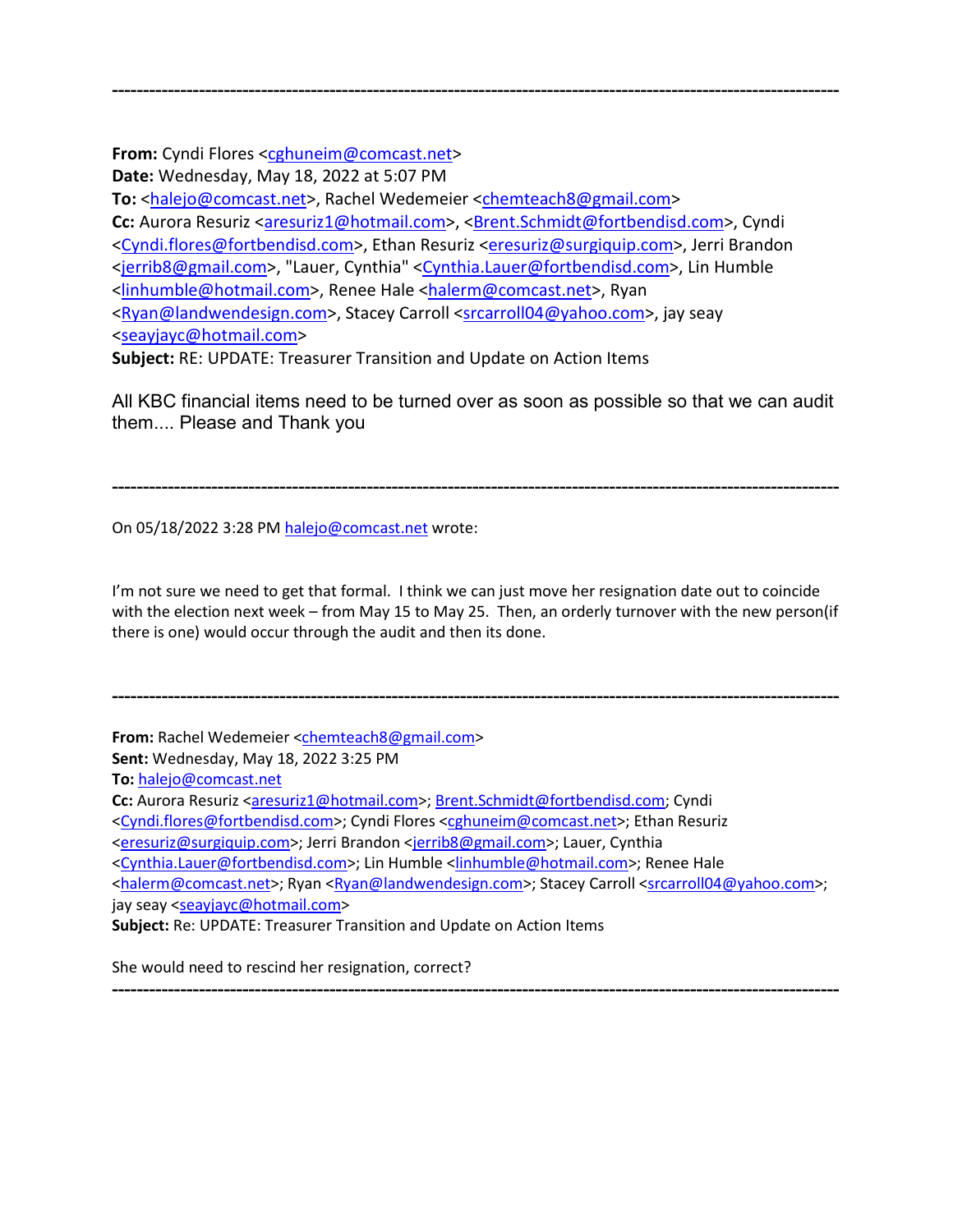On Wed, May 18, 2022 at 3:20 PM [<halejo@comcast.net>](mailto:halejo@comcast.net) wrote:

In that case it makes even more sense to me to wait. If she runs and wins there is no turnover needed. If she runs and loses there is only one turnover needed. Either way, or even if she doesn't run at all, it means only one audit, rather than two. Its only a week longer. It seems odd to not wait – particularly since she said she's willing to hang on for the interim and save the hassle of two audits.

**---------------------------------------------------------------------------------------------------------------------**

**From:** Cyndi Flores [<cghuneim@comcast.net>](mailto:cghuneim@comcast.net) **Sent:** Wednesday, May 18, 2022 3:07 PM **To:** [halejo@comcast.net;](mailto:halejo@comcast.net) Stacey Carroll [<srcarroll04@yahoo.com>](mailto:srcarroll04@yahoo.com) **Cc:** [Brent.Schmidt@fortbendisd.com;](mailto:Brent.Schmidt@fortbendisd.com) Cyndi [<Cyndi.flores@fortbendisd.com>](mailto:Cyndi.flores@fortbendisd.com); Rachel Wedemeier [<chemteach8@gmail.com>](mailto:chemteach8@gmail.com); Lin Humble [<linhumble@hotmail.com>](mailto:linhumble@hotmail.com); Lauer, Cynthia [<Cynthia.Lauer@fortbendisd.com>](mailto:Cynthia.Lauer@fortbendisd.com); Aurora Resuriz [<aresuriz1@hotmail.com>](mailto:aresuriz1@hotmail.com); Ethan Resuriz [<eresuriz@surgiquip.com>](mailto:eresuriz@surgiquip.com); Ryan [<Ryan@landwendesign.com>](mailto:Ryan@landwendesign.com); Jerri Brandon [<jerrib8@gmail.com>](mailto:jerrib8@gmail.com); jay seay [<seayjayc@hotmail.com>](mailto:seayjayc@hotmail.com); Renee Hale [<halerm@comcast.net>](mailto:halerm@comcast.net) **Subject:** RE: UPDATE: Treasurer Transition and Update on Action Items

Is this a moment that I missed where I should read between the lines and understand that Rene is running for treasurer for the 2022/2023 season?

**---------------------------------------------------------------------------------------------------------------------**

On 05/18/2022 3:03 PM Cyndi Flores [<cghuneim@comcast.net>](mailto:cghuneim@comcast.net) wrote:

**Please do not misunderstand what I said….. Technically it makes if she didn't resign. But she has resigned as of May 15 and shouldn't be in position of any of the KBC financial items. I don't know of any job or volunteer position that will allow you to hold on to such items after you have resigned. So, I'm sorry. I do not agree with you; everything needs to be turned over and 2 audits will be conducted.**

Thanks, Cyndi Flores – KBC President [www.knightsbaseballclub.com/](http://www.knightsbaseballclub.com/) [\(http://www.knightsbaseballclub.com/\)](http://www.knightsbaseballclub.com/) A great person never ignores the simplicity of a child

On 05/18/2022 2:51 PM [halejo@comcast.net](mailto:halejo@comcast.net) wrote:

I agree with you that technically it would make sense. I think it also makes sense practically, to avoid the effort and expense of two audits. So, since it technically makes sense, and it practically makes sense, it seems we are in agreement that it is best to wait 7 days for a turnover to the new Treasurer and thereby avoid the hassle of two audits.

**---------------------------------------------------------------------------------------------------------------------**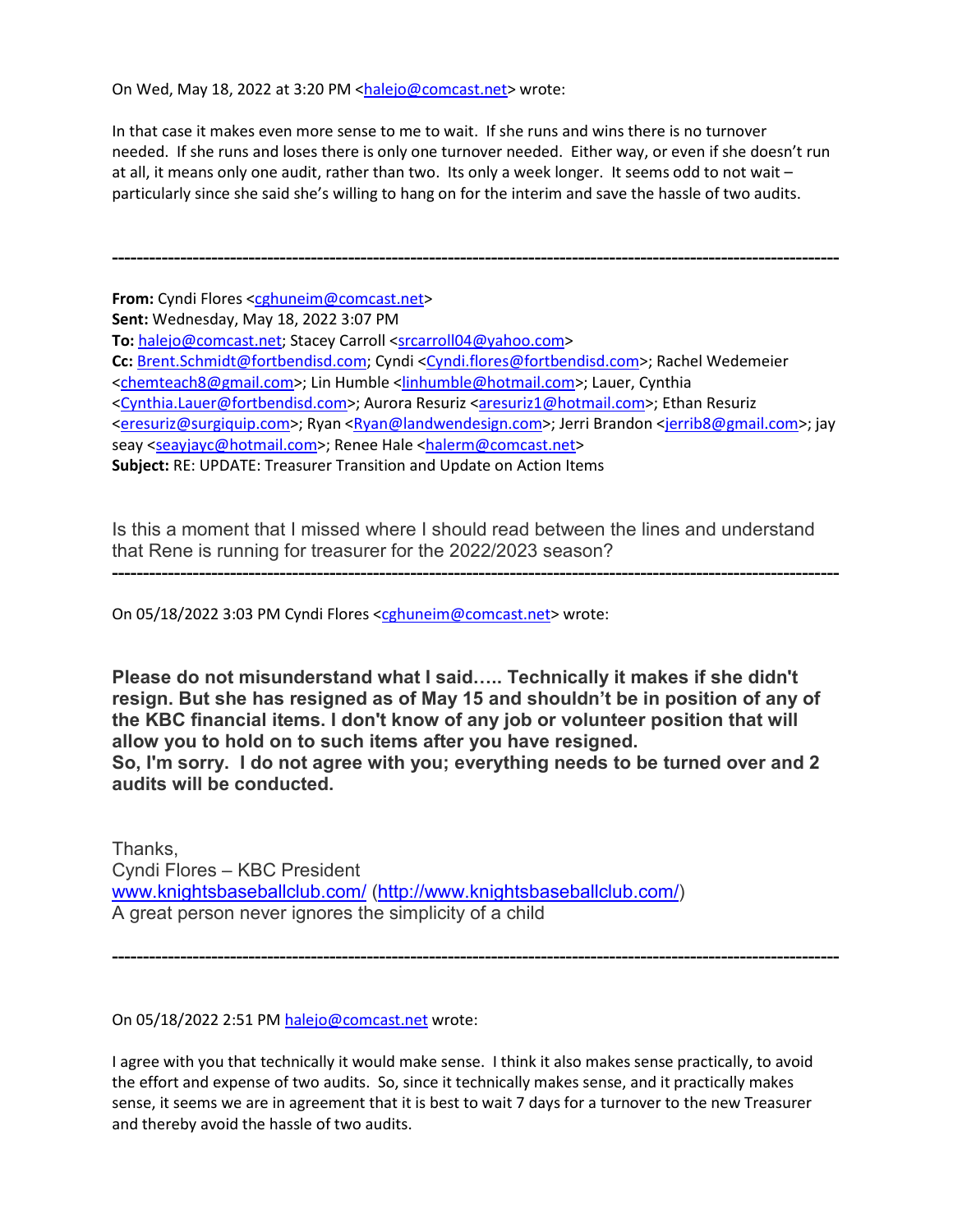**From:** Cyndi Flores [<cghuneim@comcast.net>](mailto:cghuneim@comcast.net) **Sent:** Wednesday, May 18, 2022 2:42 PM **To:** [halejo@comcast.net;](mailto:halejo@comcast.net) Stacey Carroll [<srcarroll04@yahoo.com>](mailto:srcarroll04@yahoo.com) Cc: [Brent.Schmidt@fortbendisd.com;](mailto:Brent.Schmidt@fortbendisd.com) Cyndi [<Cyndi.flores@fortbendisd.com>](mailto:Cyndi.flores@fortbendisd.com); Rachel Wedemeier [<chemteach8@gmail.com>](mailto:chemteach8@gmail.com); Lin Humble [<linhumble@hotmail.com>](mailto:linhumble@hotmail.com); Lauer, Cynthia [<Cynthia.Lauer@fortbendisd.com>](mailto:Cynthia.Lauer@fortbendisd.com); Aurora Resuriz [<aresuriz1@hotmail.com>](mailto:aresuriz1@hotmail.com); Ethan Resuriz [<eresuriz@surgiquip.com>](mailto:eresuriz@surgiquip.com); Ryan [<Ryan@landwendesign.com>](mailto:Ryan@landwendesign.com); Jerri Brandon [<jerrib8@gmail.com>](mailto:jerrib8@gmail.com); jay seay [<seayjayc@hotmail.com>](mailto:seayjayc@hotmail.com); Renee Hale [<halerm@comcast.net>](mailto:halerm@comcast.net) **Subject:** RE: UPDATE: Treasurer Transition and Update on Action Items

**---------------------------------------------------------------------------------------------------------------------**

Technically it would make sense.... however she resigned from her position effective March 15th (per her email below) and this isn't any different then when a person resigns from their job and everything pertaining to their position is removed from their possession.

The decision to have the banquet was made at the meeting on April 3 (the same day she resigned) so I can understand her not remembering us discussing it.

So unfortunately, this needs to be done sooner rather than later.

Thanks, Cyndi Flores – KBC President [www.knightsbaseballclub.com/](http://www.knightsbaseballclub.com/) [\(http://www.knightsbaseballclub.com/\)](http://www.knightsbaseballclub.com/) A great person never ignores the simplicity of a child

On 05/18/2022 2:17 PM [halejo@comcast.net](mailto:halejo@comcast.net) wrote:

The email from Renee on April 5 was sent before we had decided on having a Banquet. So, the audit will need to include the Banquet. Otherwise we need an audit now (through May 15 cutoff) and then another in June to include all Banquet financials.

**---------------------------------------------------------------------------------------------------------------------**

My question is, since elections are a week away, and in theory we will have a new Treasurer in a week, would it not make more sense for the Treasurer duties to just sit tight for 7 days and Renee makes a turnover to whomever the new Treasurer is, and then the two of them participate in a single audit? It seems like an extra step to turn over everything to Rachel, who will then turn it over in 7 days to someone else. If we wait 7 days we can just have one turnover and only one audit, rather than two turnovers and two audits.

**---------------------------------------------------------------------------------------------------------------------**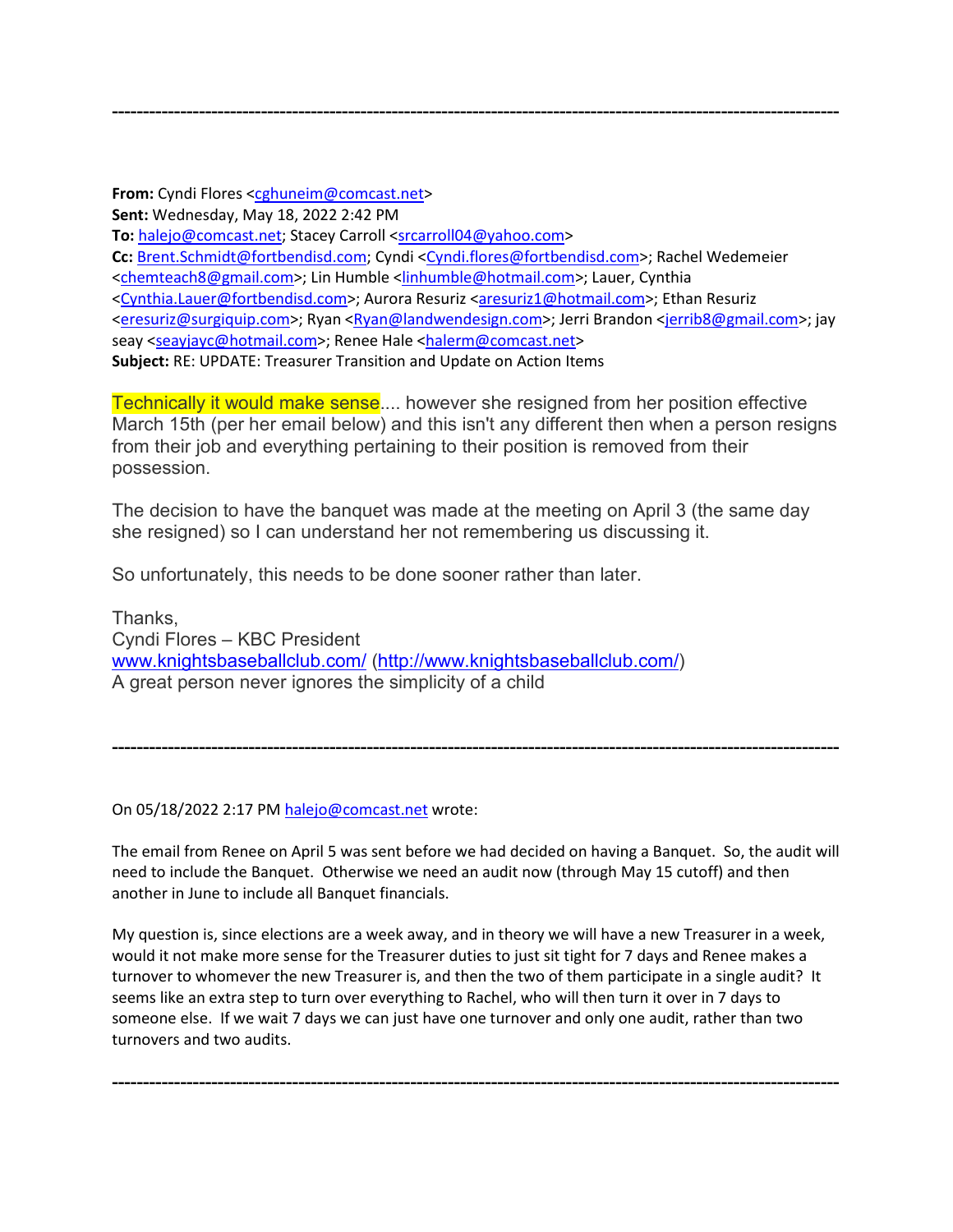**From:** Cyndi Flores [<cghuneim@comcast.net>](mailto:cghuneim@comcast.net)

**Sent:** Wednesday, May 18, 2022 2:09 PM

To: Stacey Carroll [<srcarroll04@yahoo.com>](mailto:srcarroll04@yahoo.com)

**Cc:** [Brent.Schmidt@fortbendisd.com;](mailto:Brent.Schmidt@fortbendisd.com) Cyndi [<Cyndi.flores@fortbendisd.com>](mailto:Cyndi.flores@fortbendisd.com); Rachel Wedemeier [<chemteach8@gmail.com>](mailto:chemteach8@gmail.com); Lin Humble [<linhumble@hotmail.com>](mailto:linhumble@hotmail.com); Lauer, Cynthia [<Cynthia.Lauer@fortbendisd.com>](mailto:Cynthia.Lauer@fortbendisd.com); Aurora Resuriz [<aresuriz1@hotmail.com>](mailto:aresuriz1@hotmail.com); Ethan Resuriz [<eresuriz@surgiquip.com>](mailto:eresuriz@surgiquip.com); Ryan [<Ryan@landwendesign.com>](mailto:Ryan@landwendesign.com); Jerri Brandon [<jerrib8@gmail.com>](mailto:jerrib8@gmail.com); jay seay [<seayjayc@hotmail.com>](mailto:seayjayc@hotmail.com); John [<halejo@comcast.net>](mailto:halejo@comcast.net); Renee Hale [<halerm@comcast.net>](mailto:halerm@comcast.net) **Subject:** Re: UPDATE: Treasurer Transition and Update on Action Items

#### Good points, Stacey

Yes, Rachel will be picking up everything pertaining to the KBC finances. All financials can be turned over now, it will have no effect on the audit. Rene just has to be available if the auditing committee has any questions.

Per Rene's email below:

1)I will conclude my duties as Treasurer as of May 15th. This date should allow for the closure of the concession stand and the settlement of any outstanding deposits/expenses.

So everything should be in order and ready for an audit now and your correct another audit will need to be done in June for the new treasurer. This isn't any different then when a person resigns from their job and everything pertaining to their position is removed from their possession.

Rachel is aware of QuickBooks and the procedures and if she has trouble she has someone to assist her.

**Thanks** 

Cyndi Flores – KBC President

[www.knightsbaseballclub.com/](http://www.knightsbaseballclub.com/) [\(http://www.knightsbaseballclub.com/\)](http://www.knightsbaseballclub.com/) A great person never ignores the simplicity of a child

**---------------------------------------------------------------------------------------------------------------------**

On 05/18/2022 1:31 PM Stacey Carroll [<srcarroll04@yahoo.com>](mailto:srcarroll04@yahoo.com) wrote:

Is Rachel just picking up the KBC Financials from Renee and only handling the reimbursement of expenses. Just curious if she's familiar with QB and can handle those functions properly. I'm not saying she can't just don't want to make any unnecessary mistakes if it can be avoided.

Also, would it be best to wait and have Renee turn over all the financials after the audit. I understand her last day has passed but she has to be involved in the audit since she will have to answer any questions that may arise. I think this is only fair so she can be comfortable and know that she has a clear reconciliation and clean hand off of the books where she left off.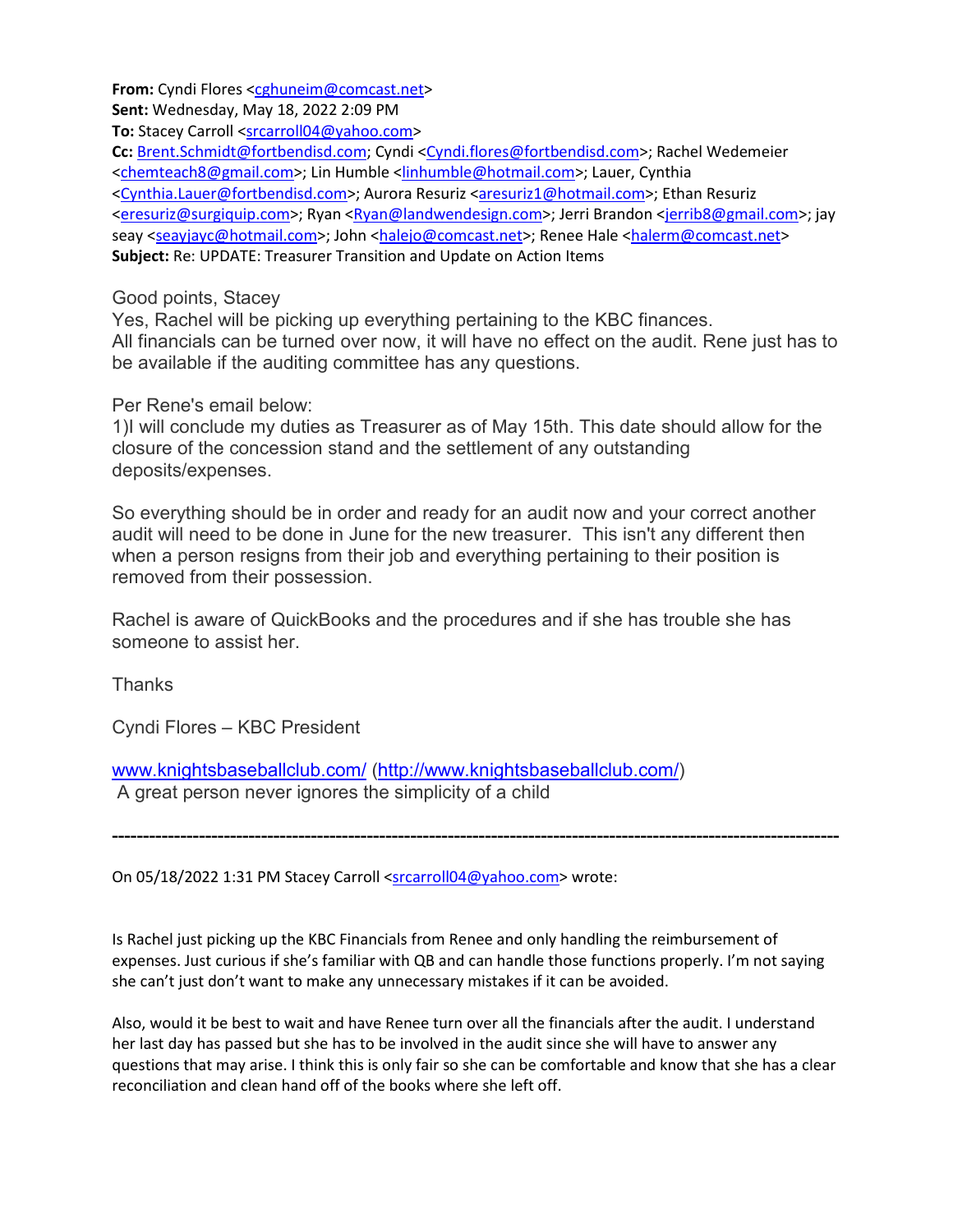Technically an audit would have to happen now if Renee turns over the financials and another one would have to be done in June.

Thanks, Stacey

**---------------------------------------------------------------------------------------------------------------------**

On May 18, 2022, at 12:58 PM, Cyndi Flores [<cghuneim@comcast.net>](mailto:cghuneim@comcast.net) wrote:

Hello, KBC Board

With Rene's last day as the KBC Treasurer on May 15, 2022 and Rachel being the only other signer on the bank account.

We need to address how to handle this transition.

Rachel has agreed to pickup the KBC Financials (Check Book, Bank Statements, Credit Card etc.) from Rene.

This needs to be done as soon as possible. We have a reimbursement that needs to be issued for the purchase of items for the banquet.

We will also have upcoming charges for the banquet, that Rachel will need to pay for.

Are we all in agreement that Rachel can issue the upcoming reimbursements, handle transactions and other duties as needed?

Please respond as soon as possible so Rachel and Rene can coordinate a time for pickup.

Thank you, everyone

Cyndi Flores – KBC President

[www.knightsbaseballclub.com/](http://www.knightsbaseballclub.com/) [\(http://www.knightsbaseballclub.com/\)](http://www.knightsbaseballclub.com/)

A great person never ignores the simplicity of a child

On 04/05/2022 4:28 PM KBC Treasurer [<elkinskbctreasurer@gmail.com>](mailto:elkinskbctreasurer@gmail.com) wrote:

---------- Forwarded message --------- From: KBC Treasurer [<elkinskbctreasurer@gmail.com>](mailto:elkinskbctreasurer@gmail.com) Date: Tue, Apr 5, 2022 at 3:44 PM Subject: Treasurer Transition and Update on Action Items To: Flores, Cyndi [<Cyndi.flores@fortbendisd.com>](mailto:Cyndi.flores@fortbendisd.com), Rachel Wedemeier [<chemteach8@gmail.com>](mailto:chemteach8@gmail.com), [<linhumble@hotmail.com>](mailto:linhumble@hotmail.com), [<cynthia.lauer@fortbendisd.com>](mailto:cynthia.lauer@fortbendisd.com), Aurora Resuriz [<aresuriz1@hotmail.com>](mailto:aresuriz1@hotmail.com), [<eresuriz@surgiquip.com>](mailto:eresuriz@surgiquip.com), [<halejo@comcast.net>](mailto:halejo@comcast.net), [<JerriB8@gmail.com>](mailto:JerriB8@gmail.com), [<srcarroll04@yahoo.com>](mailto:srcarroll04@yahoo.com), [<seayjayc@hotmail.com>](mailto:seayjayc@hotmail.com)

KBC Directors -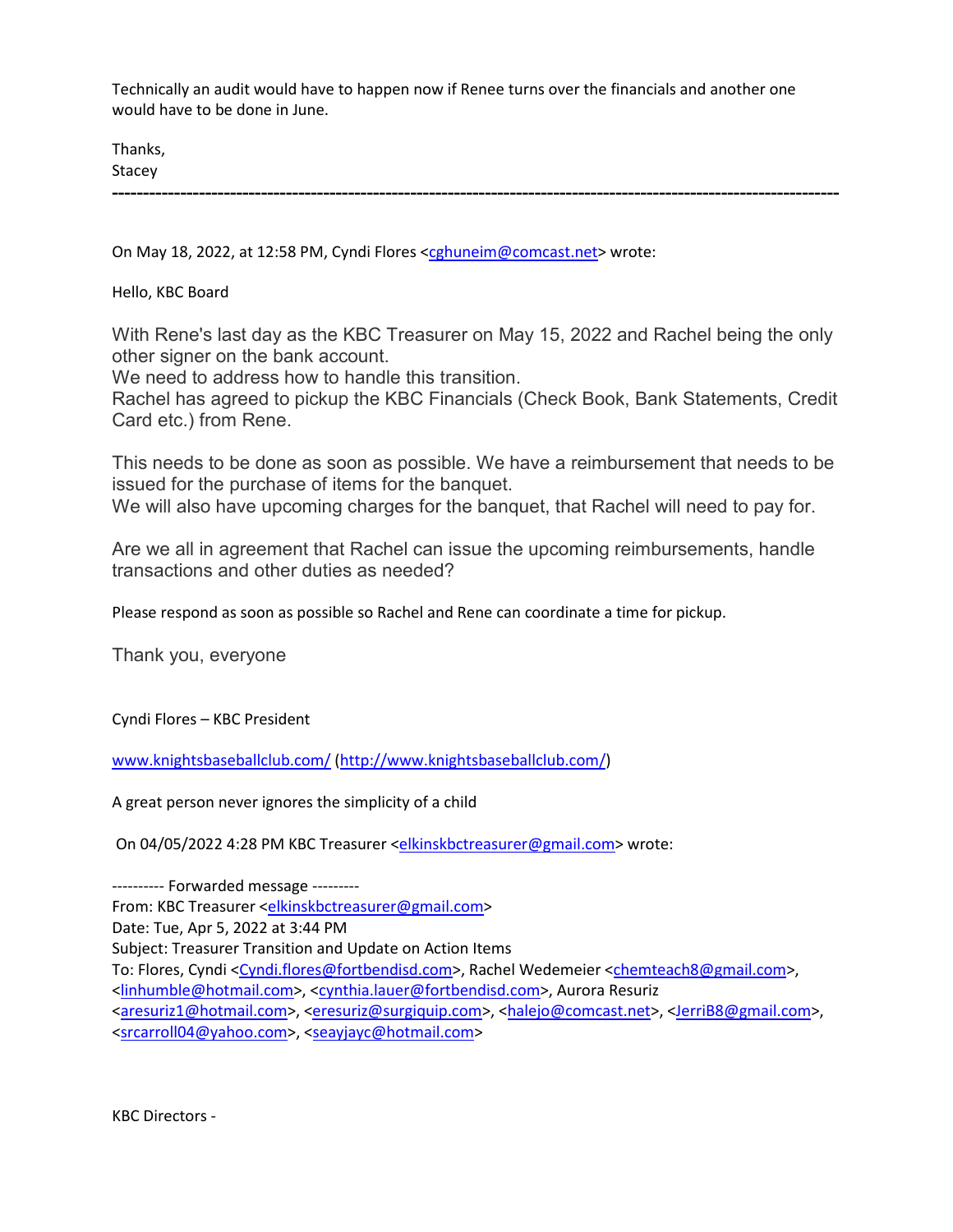With time for reflection from Sunday's meeting, please see below for changes/confirmations on the path forward, as well as answers to questions that came up before/during/after the meeting. No need to respond to this e-mail...this is for informational purposes only.

1)I will conclude my duties as Treasurer as of May 15th. This date should allow for the closure of the concession stand and the settlement of any outstanding deposits/expenses.

2)I will coordinate with Jerri/Stacy on concession stand monetary process/activities.

3)Any correspondence for Treasurer actions (i.e. providing receipts, submitting expense reimbursements, requesting information) should be directed to the KBC Treasurer e-mail address: [elkinskbctreasurer@gmail.com.](mailto:elkinskbctreasurer@gmail.com) I will review e-mail periodically. If there is an item that is considered "urgent" – text me. Please cease sending KBC Treasurer items to my personal e-mail address.

4)Expense reimbursements to be handled pre-transition need to be submitted to the KBC Treasurer email no later than April 30th. Anyreimbursements after that date will be handled post-transition (not managed by me).

5)For the Zettle/tablet…I have updated the fees for the Concession stand and have added the product item "Sausage on a Stick" for \$8 for the event on Saturday.

6)The starting money (\$120) for the Book-a-palooza and the spare Zettle machine will be provided to Stacy who will coordinate getting those items to Cyndi.

7)I presume proceeds from Book-a-palooza will be handled similar to concessions (two-person verification) and will include the final count of all cash to be deposited. Following the event, the proceeds can be provided to Stacy (with whom I will coordinate deposit).

8)As mentioned during the meeting, there are two outstanding expense items (repayment of \$62.63 from an Amazon purchase in January and the \$150 receipt for the photographer). These items should be cleared ASAP to ensure a proper transition to the new Treasurer. The receipt can be e-mailed to the KBC Treasurer e-mail. Regarding the repayment of the Amazon purchase...for transparency Ihaveattached the e-mails (string) that have come to me.As I mentioned in the e-mail...the repayment of this item is about proper accounting of any expenses incurred by a 501(c)(3) organization.

9) Regarding Quickbooks - KBC has used the subscription service (on-line) since inception in or around 2011. The fee is for the annual subscription service. The current subscription allows for 3 users and 2 CPA firms.

#### Photo payments

It may be advisable to clarify to KBC parents that they only need to purchaseoneitem to receive photos (and clarify that they will receive the photos electronically or with a link). Several parents have purchased multiple quantities thinking they were buying actual photos. I have already spoken to several parents and will contact any others who need their overpayments refunded.

I will send a summary of the photo purchases later this week (to Cyndi). Regarding the extension of the time for the link (extended to April 17th)…there is nothing to be changed in the ECWID store - it is done manually in the store on the day.

ECWID - KBC Store / KBC primary e-mail account